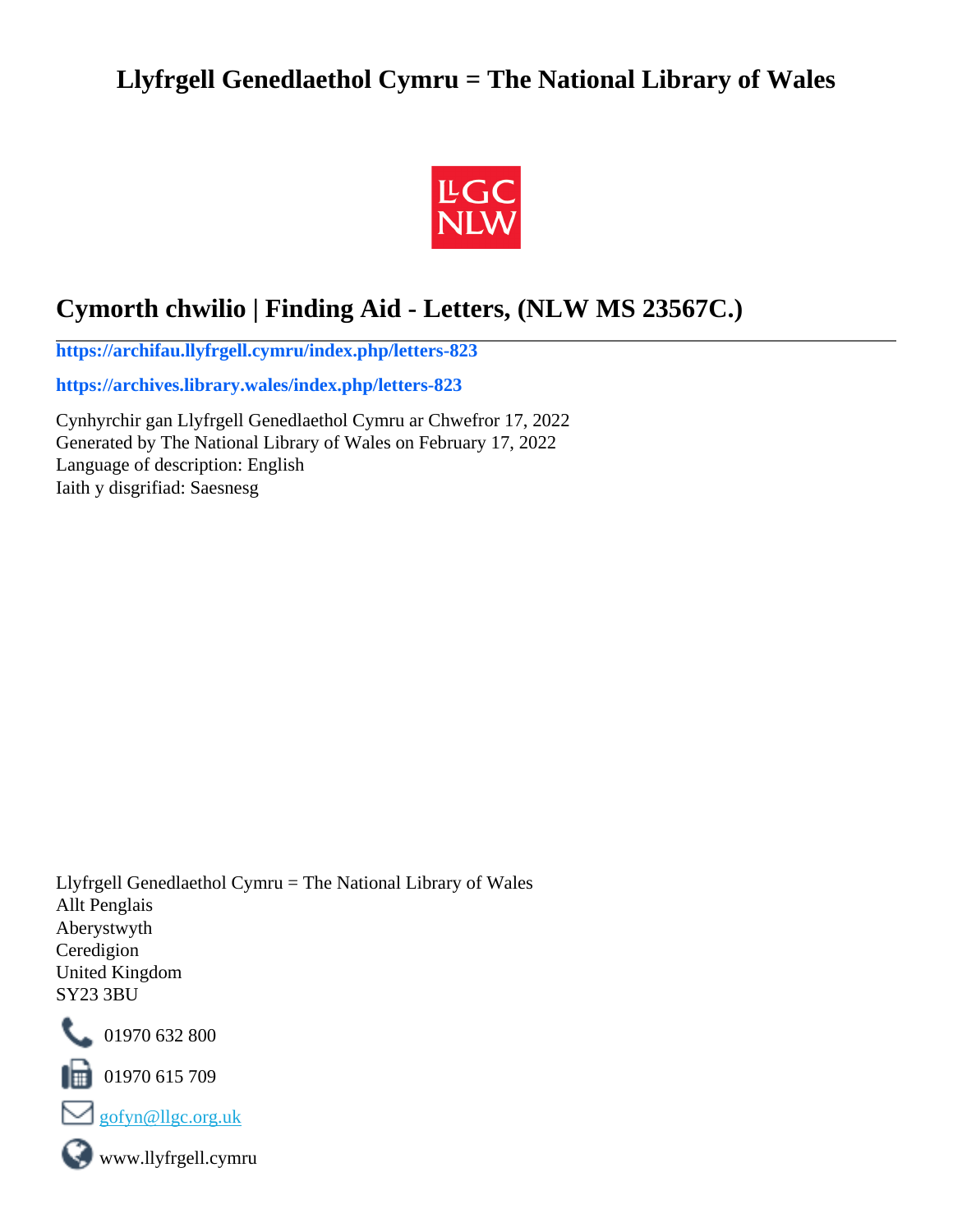# **Tabl cynnwys | Table of contents**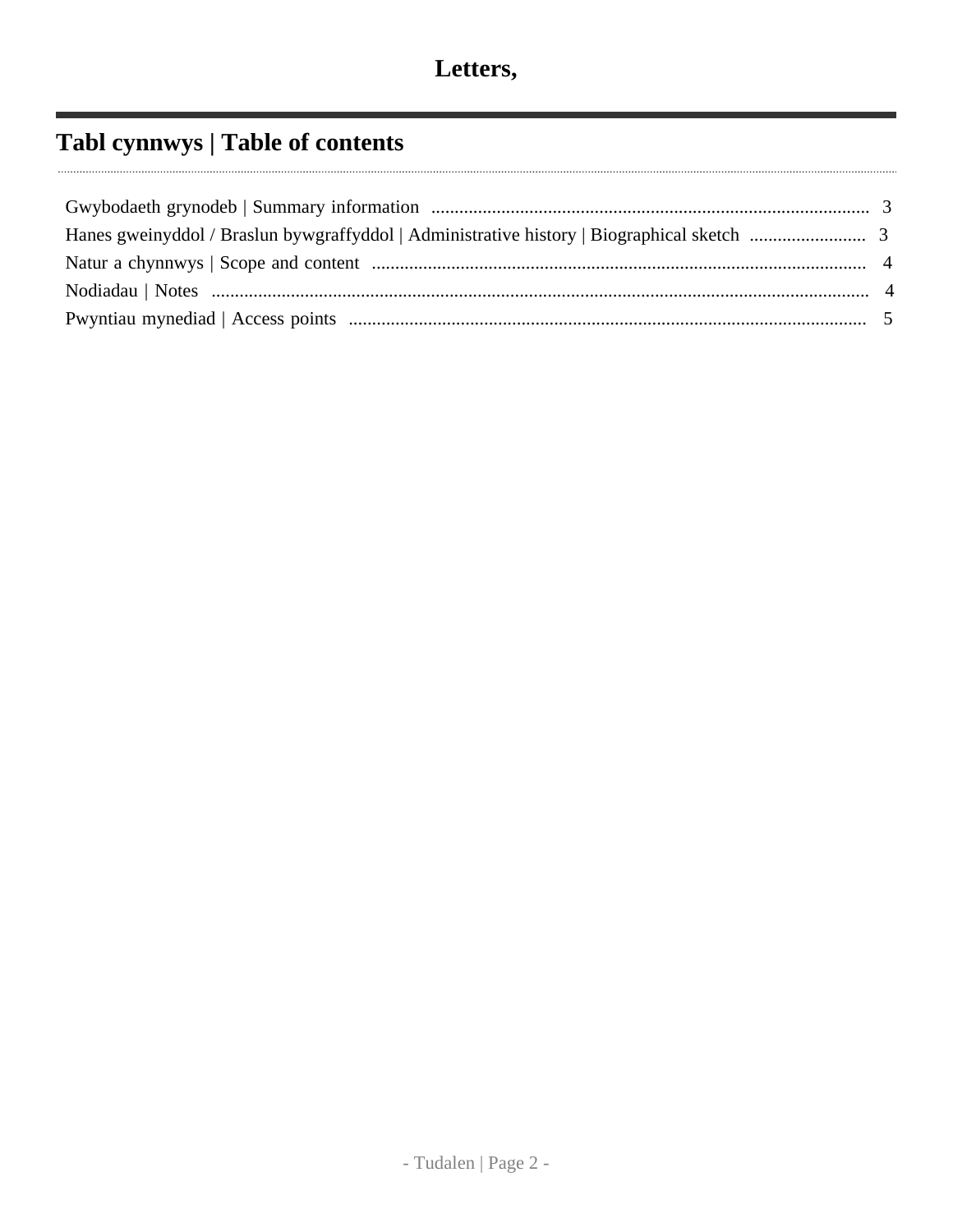# <span id="page-2-0"></span>**Crynodeb o wybodaeth | Summary of information**

| <b>Lleoliad   Repository:</b>                                                       | Llyfrgell Genedlaethol Cymru = The National Library of Wales |  |
|-------------------------------------------------------------------------------------|--------------------------------------------------------------|--|
| <b>Teitl</b>   Title:                                                               | Letters,                                                     |  |
| Cod cyfeirnod  <br><b>Reference code:</b>                                           | <b>NLW MS 23567C.</b>                                        |  |
| Virtua system control<br>number [alternative]:                                      | vtls004657750                                                |  |
| <b>Dyddiad</b>   Date:                                                              | 1904, 1956-1966 / (dyddiad creu   date of creation)          |  |
| Disgrifiad ffisegol  <br><b>Physical description:</b>                               | 21 ff. Fasciculed.                                           |  |
| Lleoliad ffisegol  <br><b>Physical location:</b>                                    | ARCH/MSS (GB0210)                                            |  |
| Dyddiadau creu,<br>golygu a dileu   Dates<br>of creation, revision<br>and deletion: | May 2009.                                                    |  |
| Nodyn   Note<br>[generalNote]:                                                      | Title based on contents.                                     |  |
| Nodyn   Note<br>[generalNote]:                                                      | Preferred citation: NLW MS 23567C.                           |  |

# <span id="page-2-1"></span>**Hanes gweinyddol / Braslun bywgraffyddol | Administrative history | Biographical sketch**

#### **Nodyn | Note**

............................

Augustus Edwin John, artist, was born at Tenby, Pembrokeshire, on 4 January 1878. He studied at the Slade School in London between 1894 and 1899. A diving accident in 1897 caused severe head injuries, reputedly affecting his personality and painting style. He married Ida Nettleship in 1901 and they had five children. At about the same time, he was appointed to teach art at the University of Liverpool, where he was taught the Romani language. Periods of travelling throughout England and Wales in a gypsy caravan inspired much of his work before World War 1. In 1902, he met Dorothy MacNeill, giving her the Romani name Dorelia. She became his most important model and lifelong inspiration; she moved to Paris with Augustus's sister, the artist Gwen John, the following year. Augustus based himself mainly in Paris in 1906-1907. After Ida's death in 1907, Dorelia became John's partner (they never formally married). They had four children together, both before and after Ida's death. His early period of work was characterised by drawings from life, notably of contemporaries including Ida and Dorelia and his sisters,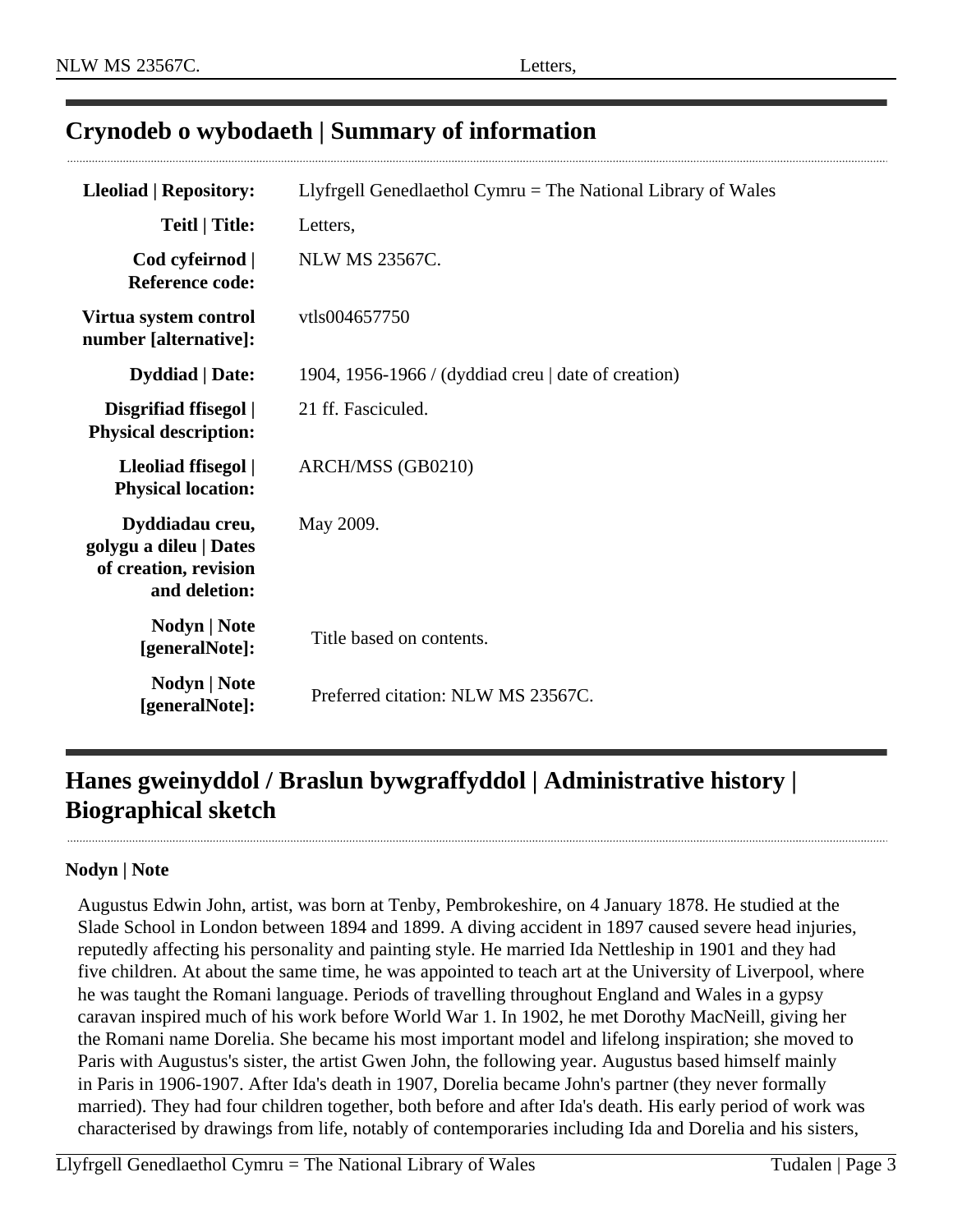| <b>NLW MS 23567C.</b> | etters. |  |
|-----------------------|---------|--|
|                       |         |  |

as well as portraits in oils influenced by the Old Masters and an experimental series of etchings. He was elected President of the National Portrait Gallery in 1914. During World War 1 he spent a brief time in France, employed by the Canadian government as a war artist, and was official artist at the Paris Peace Conference in 1919. After a period of painting landscapes and employing a more modern impressionistic idiom, he became increasingly successful as a portrait painter. His subjects included Thomas Hardy, T. E. Lawrence, George Bernard Shaw, and David Lloyd George. He was elected to the Royal Academy in 1928, resigned in 1938, and was re-elected in 1940. He was elected President of the Royal Cambrian Academy of Art in 1934 and President of the Gypsy Lore Society in 1938. In 1942 he was awarded the Order of Merit for services to art. He died at Fryern Court, Hampshire, his home since 1927, in 1961.

# <span id="page-3-0"></span>**Natur a chynnwys | Scope and content**

Eleven letters and a telegram, 1956-1961, from Augustus John to his son Robin (ff. 1-13); together with a letter, 1961, to the same from his elder brother David John, recounting the death of their father (f. 14); a letter, 1966, from his aunt Ursula Nettleship (f. 20); and a photograph, 1904, of Augustus John, presented to the artist by the art collector Charles Rothenstein (f. 21).

## <span id="page-3-1"></span>**Nodiadau | Notes**

## **Nodiadau teitl | Title notes**

#### **Ffynhonnell | Immediate source of acquisition**

Sotheby's; London; Purchased at auction, lot 211; 16 December 1996; B1997/9.

#### **Lleoliad y gwreiddiol | Location of originals**

See NLW Michael Holroyd Research Papers 3/4 for photocopies of the letters from Augustus John and David John.

#### **Cyfyngiadau ar fynediad | Restrictions on access**

Readers consulting modern papers in the National Library of Wales are required to abide by the conditions noted on the 'Modern papers - data protection' form issued with their Readers' Tickets.

## **Amodau rheoli defnydd | Conditions governing use**

Usual copyright laws apply.